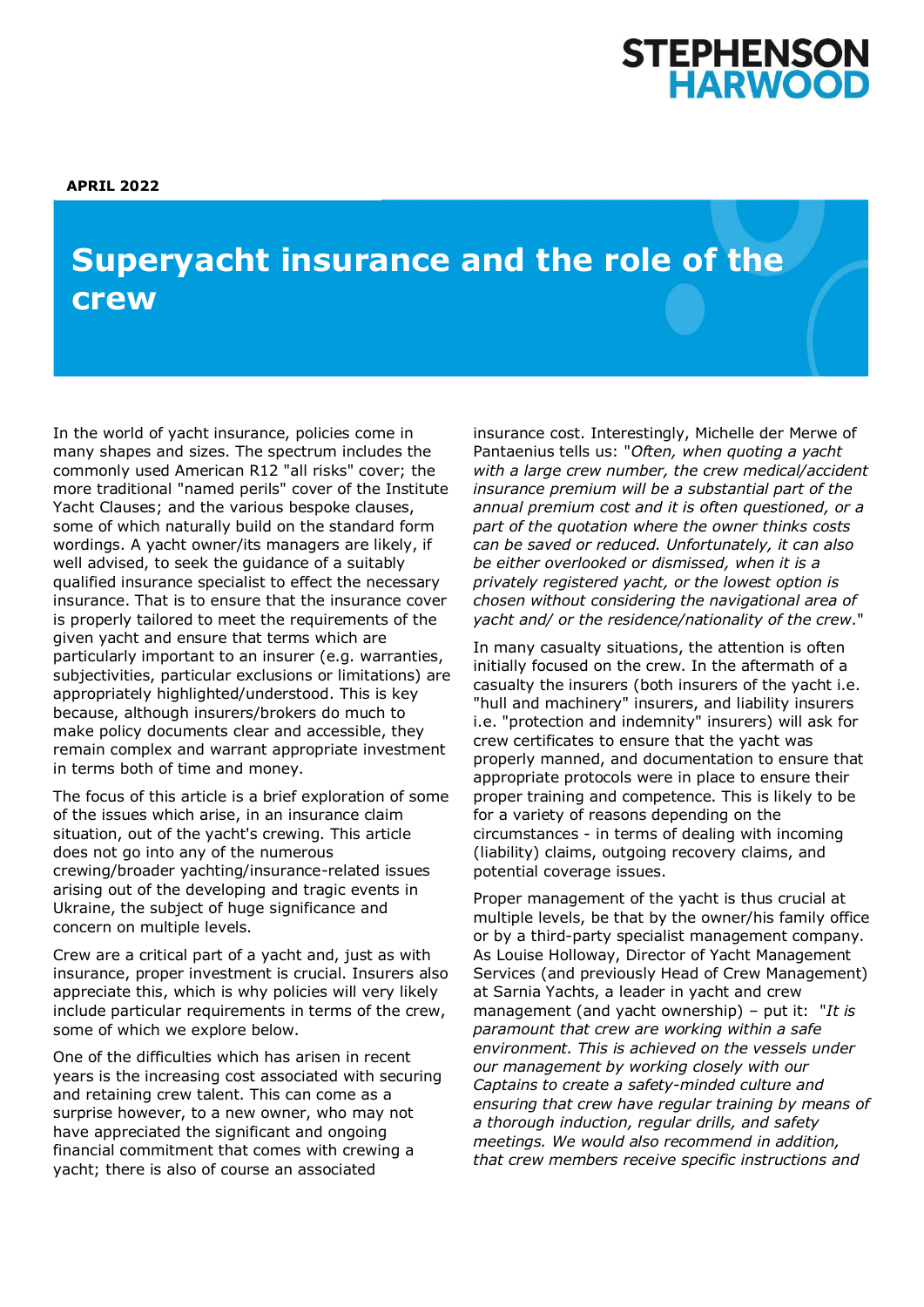*training on the operation of any machinery used onboard, and that there are systems in place to ensure that equipment is maintained in accordance with the manufacturer's instructions and/or flag state requirements.* "

Music to a yacht insurer's ears. Louise goes on: "*Commercial Yachts have mandatory requirements with regards to safe manning, however flag states tend to be more forgiving with these aspects on private vessels. We have our own internal safety net checks to ensure crew are adequately trained to work on board private vessels, in that we apply STCW certification requirements, or we look for an equivalent with a combination of similar qualifications and experience and levels of safe manning. This together, with an open dialogue and check-in with our Insurers give us peace of mind that the safety onboard is maintained*."

A prudent owner, whether that be with the guidance and monitoring of an independent specialist manager, should of course have a properly qualified crew on board. They should appreciate that having a competent, properly certified and trained crew on board with appropriate training, safety procedures and monitoring is not just a tick box "nice to have"; apart from potentially being the difference between a small casualty and a total loss with loss of life, it also has real implications in terms of insurance coverage including (amongst other) the following:

1. Specific warranties: policies routinely include warranties in respect of the crew and their qualifications. Those warranties range from: (a) ostensibly broad and generic warranties; two examples of those are warranties requiring (i) the yacht to be "fully crewed" or to have a professional skipper and crew always in charge, which the Courts have traditionally not construed as strictly as one might expect; and (ii) compliance with Flag State requirements depending on the size/use of the yacht and indeed the Flag State, Flag State requirements may include specific requirements in terms of manning/qualifications; to (b) more narrow, specific and more clearly signposted warranties e.g. stipulating particular certification or experience that specific crew members must have.

Until August 2016, as a matter of English law a breach of warranty would automatically discharge the insurer from liability, even if the loss in question was unrelated to the breach of warranty in question and even if the breach was remedied before the loss, which may explain to a degree the Courts' previous reluctance to

construe some crewing warranties as strictly as other warranties. The 2015 Insurance Act has now changed the way that warranties operate, (broadly) to the advantage of an assured owner. That said, warranties need to be carefully complied with: not just because failure to comply could prejudice cover (despite the more favourable 2015 Insurance Act regime), but more to the point, because warranties are imposed for good reason and as a way to manage risk and allow risks to be underwritten on more competitive terms.

- 2. Seaworthiness: as a matter of English law, if it can be shown that the yacht was sent to sea in an unseaworthy condition known to the assured, and that unseaworthiness is causative of the loss in question, insurers will have a defence to the claim. The general concept of unseaworthiness is not difficult to grasp – the clue being in the word itself. From the English authorities on point, including a recent Supreme Court decision, what it boils down to in most cases is whether a prudent owner would have required a particular defect, had he known of it, to be made good before sending it's ship to sea. If the assured owner knows that the crew are not properly trained (i.e. are incompetent) and that this renders the yacht unseaworthy, then the owner may find itself facing an uphill struggle with its insurers if it transpires that this incompetence caused the loss.
- 3. Due diligence: depending on the wording of the policy in question, certain (or possibly all) perils may be subject to the assured owner's/manager's exercise of due diligence (i.e. essentially acting prudently/with reasonable care, or not being negligent). The R12 American Yacht Clauses for example make the fire peril subject to the exercise of due diligence on the part of the assured or owner. This can result in a potentially significant, and potentially unexpected gap in cover. Imagine a situation where a small engine room fire breaks out but by reason of the inadequate response of the crew (because they have not been properly trained to use the yacht's equipment) it spreads and causes a total loss of the yacht. Whilst crew negligence is covered such that instinctively one might conclude this is a vanilla, covered loss, difficult legal issues will arise if it is shown that the cause of the loss by fire is not crew negligence, but rather the underlying failure on the part of the owner to have in place proper training/procedures to ensure the crew are able to properly respond to a fire on board. What